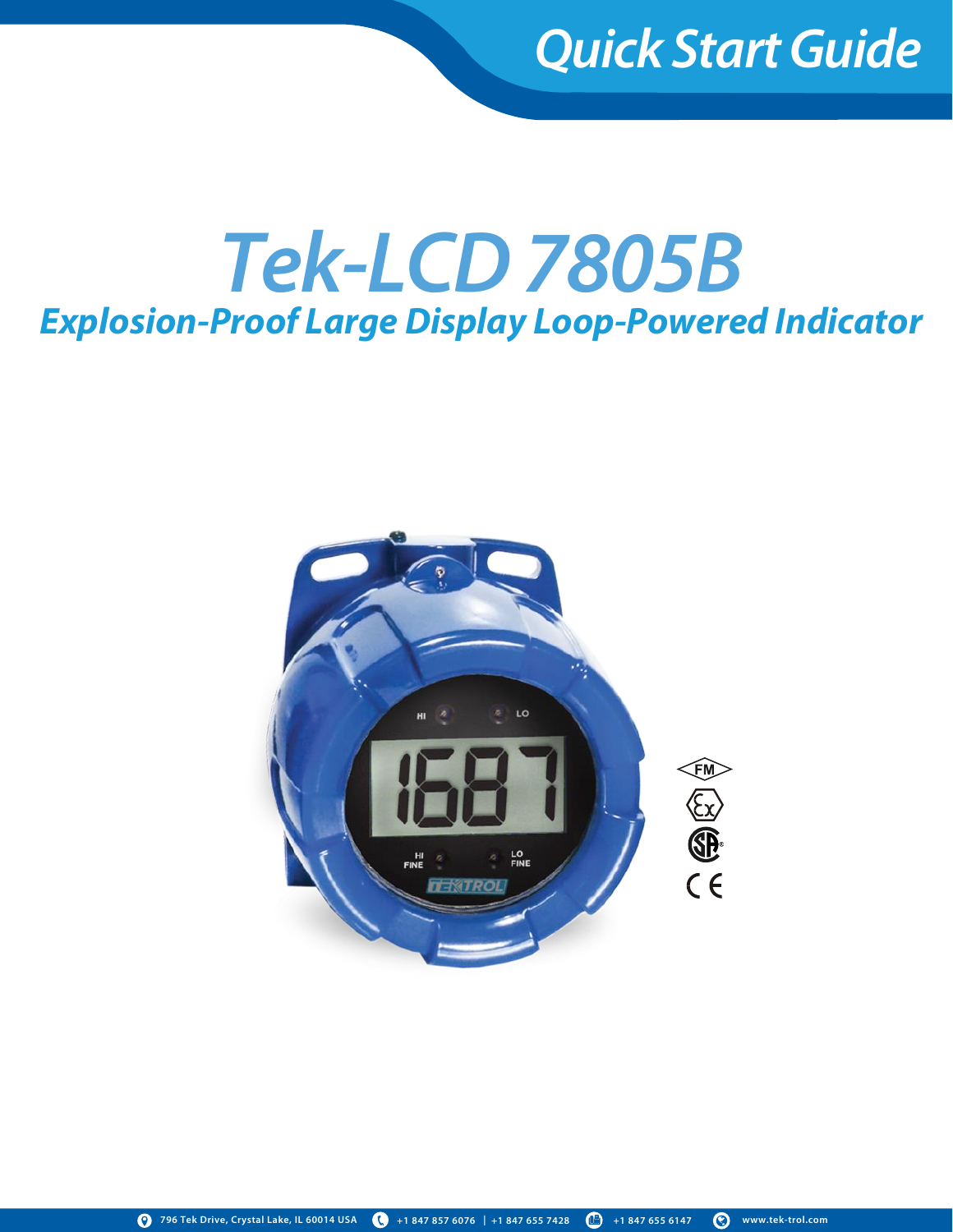# *Quick Start Guide Quick Start Guide*

### *1. Before You Begin*

This guide provides basic information to assist you in quickly getting started. Go to our website to download the full User Guide for detailed installation and other information.



Read complete instructions prior to installation and operation of the Indicator.



Failure to follow installation guidelines could result in death or se-rious injury.



Make sure only qualified personnel perform the installation.



Risk of electric shock or personal injury.

### *2. Unpack*

Tek-LCD 7805B Explosion-Proof Large Display Loop-Powered Indicator

## *3. Dimensional View*

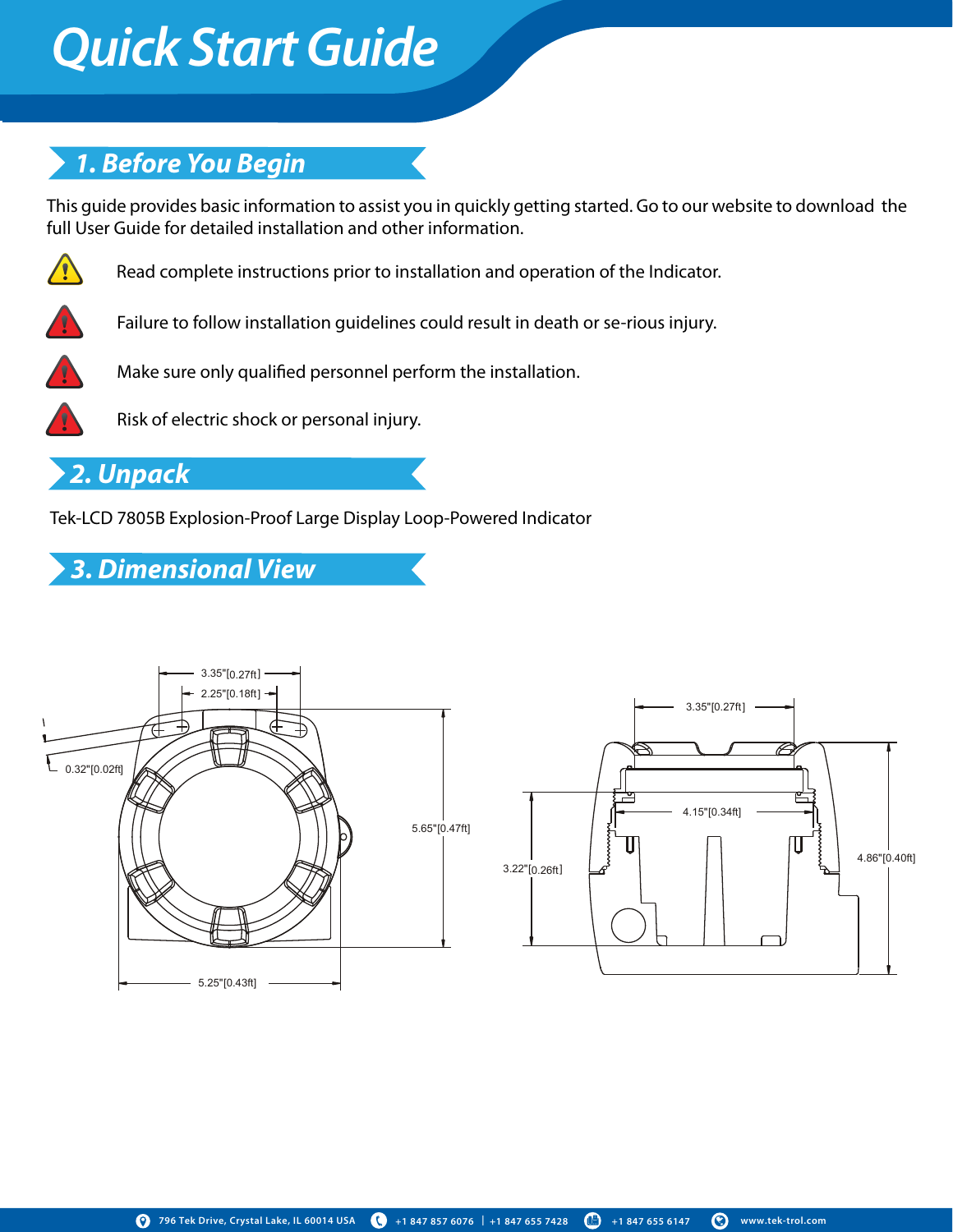

### *4. Mounting*

The Tek-LCD 7805B has two slotted mounting flanges that may be used for pipe mounting or wall mounting. Alternatively, the unit may be supported by the conduit using the conduit holes provided.



Do not attempt to loosen or remove flange bolts while the meter is in service.



Fig. 1 Connector Board

#### **Connections & Wiring Diagrams**

Signal connections are made to a three-terminal connector mounted on the rear of the display module. The enclosure also provides one internal and one external earth grounding screw. The 4-20 mA input with no backlight has a maximum voltage drop of 1 V and is wired as shown in Figure 2. The loop-powered backlight configuration requires a total maximum voltage drop of 4 V. The backlight option is recommended for dim lighting conditions and is enabled when wired as shown in Figure 3.

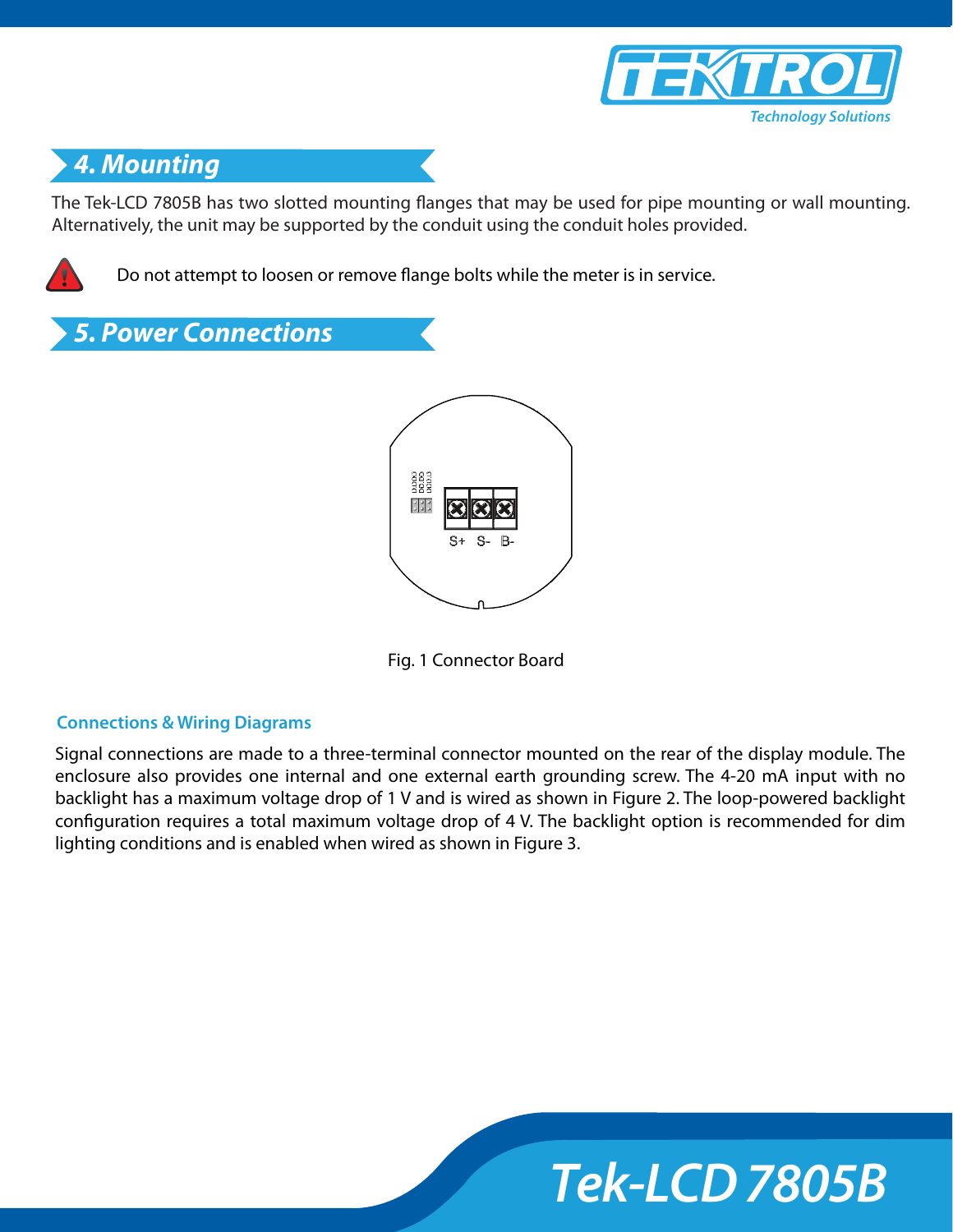# *Quick Start Guide Quick Start Guide*



Fig. 2 7805B Input Connections without Backlight



Fig. 3 Input Connections with Loop-Powered Backlight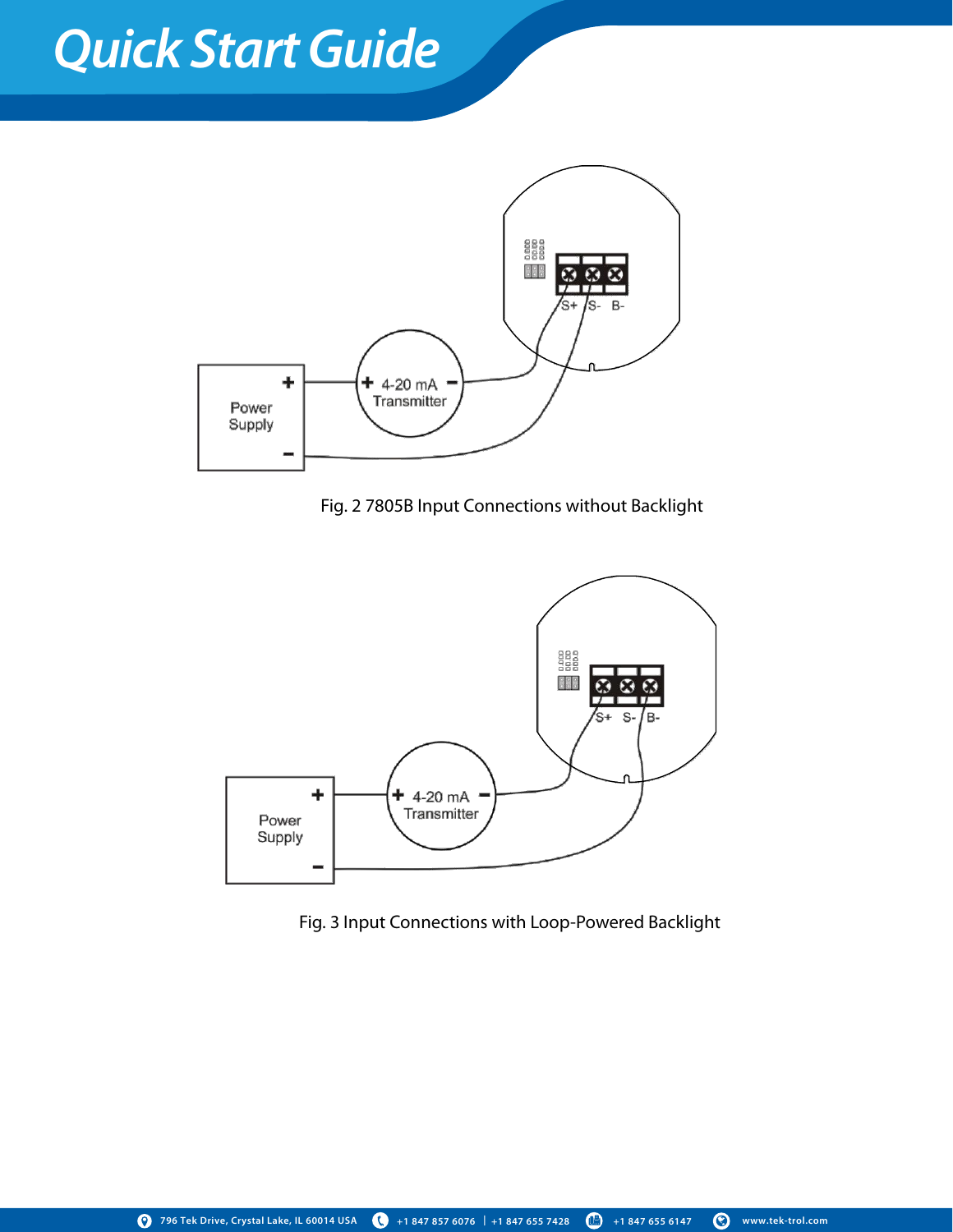





| Control        | <b>Description</b>              |
|----------------|---------------------------------|
| LO             | 4 mA display adjust.            |
| <b>LO FINE</b> | 4 mA precision display adjust.  |
| HI             | 20 mA display adjust.           |
| <b>HI FINE</b> | 20 mA precision display adjust. |

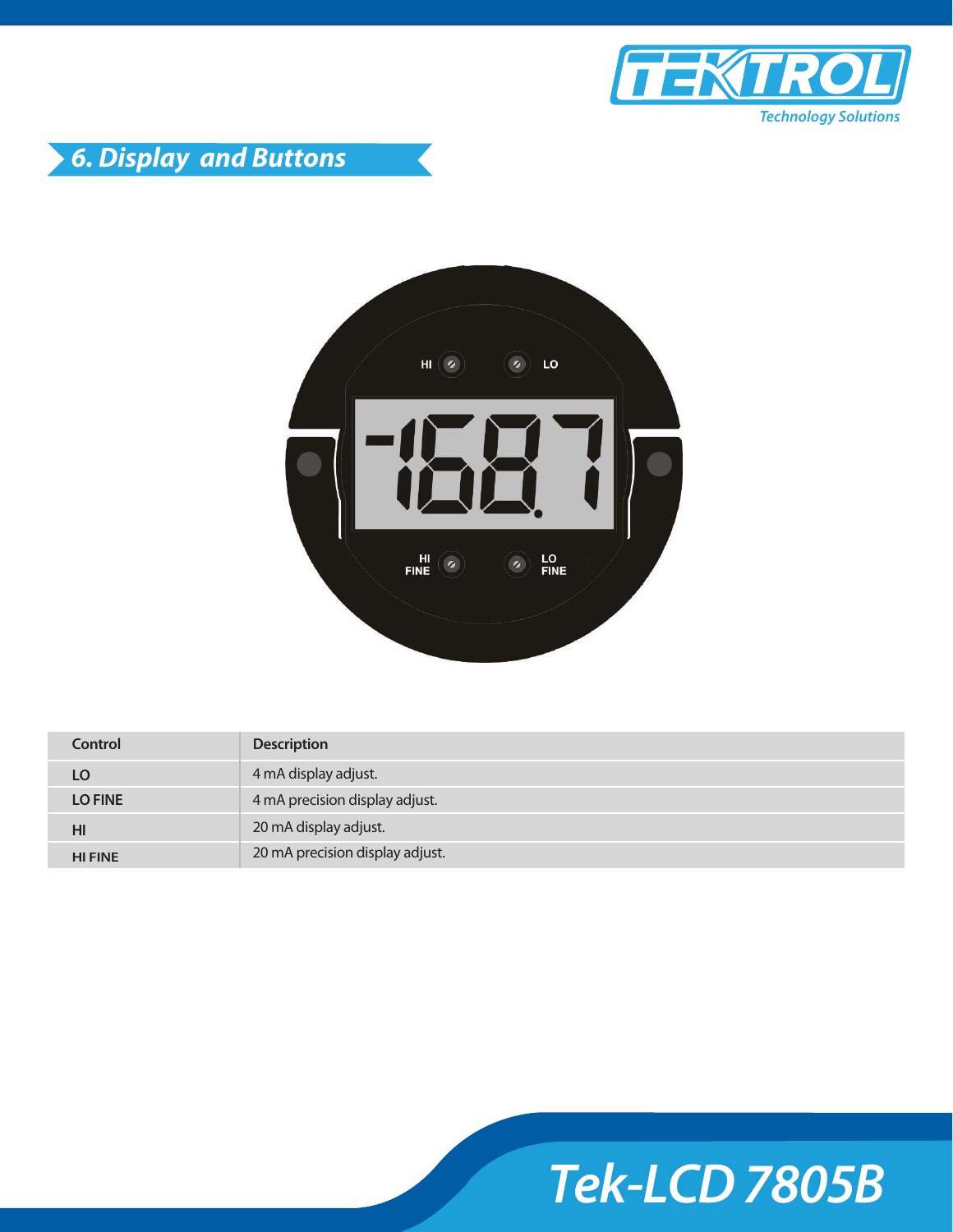# *Quick Start Guide Quick Start Guide*

### *7. Setting Up The Meter*

### **Calibrating the Meter**

The meter is provided factory calibrated to display -50.0 at 4 mA and 150.0 at 20 mA. HI and LO coarse and fine controls are labeled on the front of the display. Use the HI and LO controls for large range changes during calibration and the HI FINE and LO FINE controls for precision changes.

Apply a 4 mA signal and adjust the LO controls to display the desired reading. Apply a signal between 16 and 20 mA and adjust the HI controls to display the desired reading. Complete the calibration procedure by making minor adjustments to the LO and HI controls as necessary.

#### **Minimum & Maximum Input Span**

The meter is provided factory calibrated to display -50.0 at 4 mA and 150.0 at 20 mA. HI and LO coarse and fine controls are labeled on the front of the display. Use the HI and LO controls for large range changes during calibration and the HI FINE and LO FINE controls for precision changes.

Apply a 4 mA signal and adjust the LO controls to display the desired reading. Apply a signal between 16 and 20 mA and adjust the HI controls to display the desired reading. Complete the calibration procedure by making minor adjustments to the LO and HI controls as necessary.

### **Setting the Decimal Point**

Decimal point may be set using a three position jumper on the rear of the display module. To access the connectors, unscrew the two captive screws that fasten the display module. Remove the display module and place the jumper on the desired pins as indicated on the board for decimal point locations of D.DDD, DD.DD, DDD.D, or remove it if no decimal point is desired.

#### **Factory Defaults & User Settings**

The following table shows the factory setting for most of the programmable parameters on the meter. Next to the factory setting, the user may record the new setting for the particular application.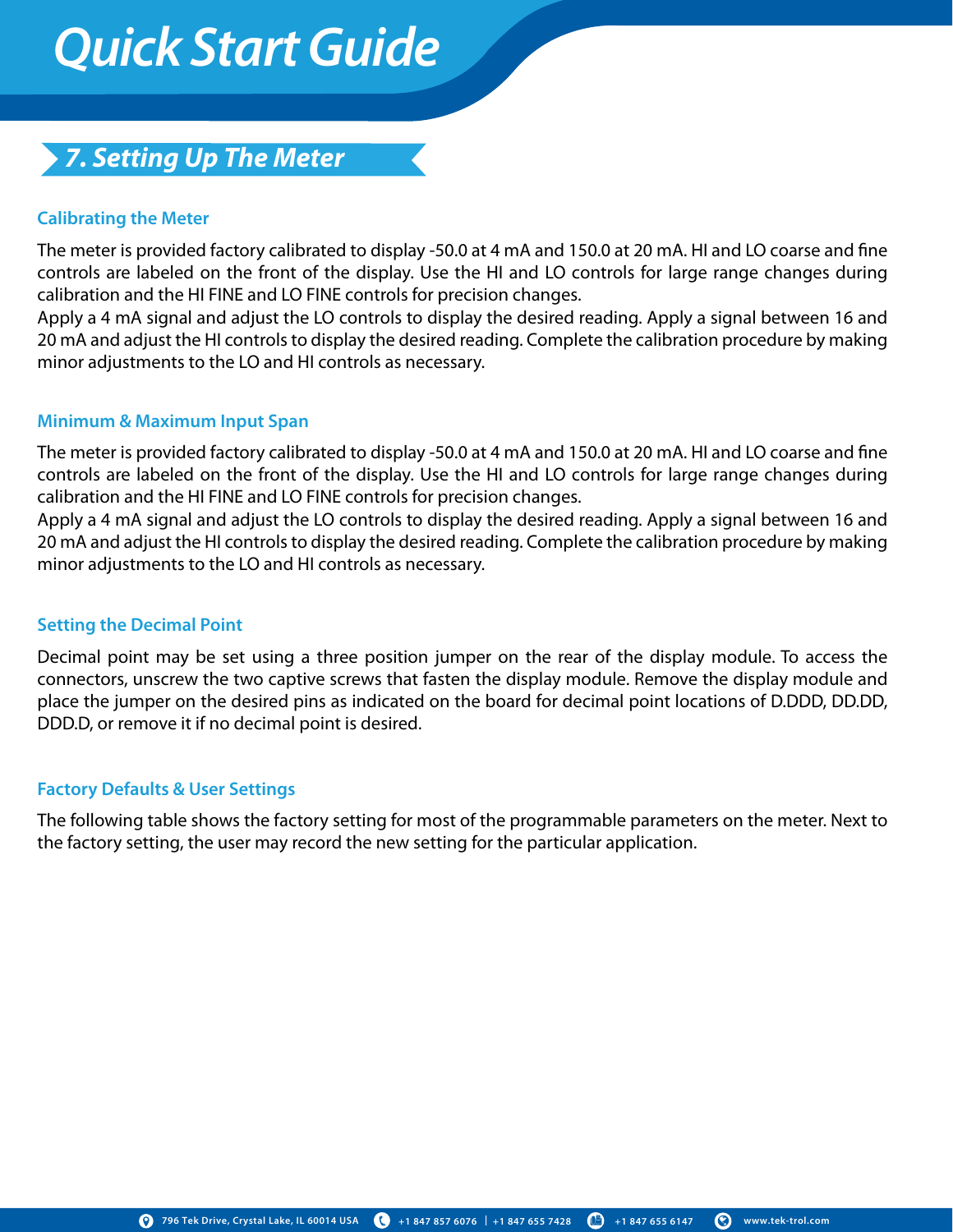



The rugged design and the user-friendly interface of the meter should make it unusual for the installer or operator to refer to this section of the manual. If the meter is not working as expected, refer to the recommendations below.

#### **Troubleshooting Tips**

| Symptom                                                      | <b>Check/Action</b>                                                                          |
|--------------------------------------------------------------|----------------------------------------------------------------------------------------------|
| No display                                                   | Check input signal connections.                                                              |
| Rate display unsteady during calibration                     | Adjust LO FINE or HI FINE controls to fine-tune<br>the display.                              |
| Meter displays 1 on the left most digit location             | Check signal level is not over range.<br>Dial down the HI control and re-calibrate at 20 mA. |
| Display is faded                                             | Check input signal is not under 1 mA.                                                        |
| If the display locks up or the meter does not respond at all | Perform hard reset by shorting S+ and S- terminals.                                          |
| Backlight does not appear                                    | Verify backlight is installed.<br>Check signal connections are as shown in Figure 3.         |
| Other symptoms not described above                           | Call Technical Support for assistance.                                                       |

## *8. Ordering Information*

| <b>Model Number</b> | Reorder Number    | <b>Description</b>                                                              |
|---------------------|-------------------|---------------------------------------------------------------------------------|
| PD6870-0L0-TK       | Tek-LCD 7805B-0L0 | $\mathsf{Tek}\text{-}\mathsf{LCD}\,7805\mathsf{B}\text{-}\mathsf{0}\mathsf{LO}$ |

#### **Accessories**

| Model Number      | <b>Reorder Number</b> | <b>Description</b>                                  |
|-------------------|-----------------------|-----------------------------------------------------|
| <b>PDA0002-TK</b> | Tek-LCD 7800B-002     | 3/4" M-NPT to 1/2" F-NPT<br><b>Approved Reducer</b> |
| <b>PDA6846-TK</b> | Tek-LCD 7800A-6846    | Steel Pipe Mounting Kit                             |
| PDA6846-SS-TK     | Tek-LCD 7800A-6846SS  | <b>Stainless Steel Pipe Mounting Kit</b>            |